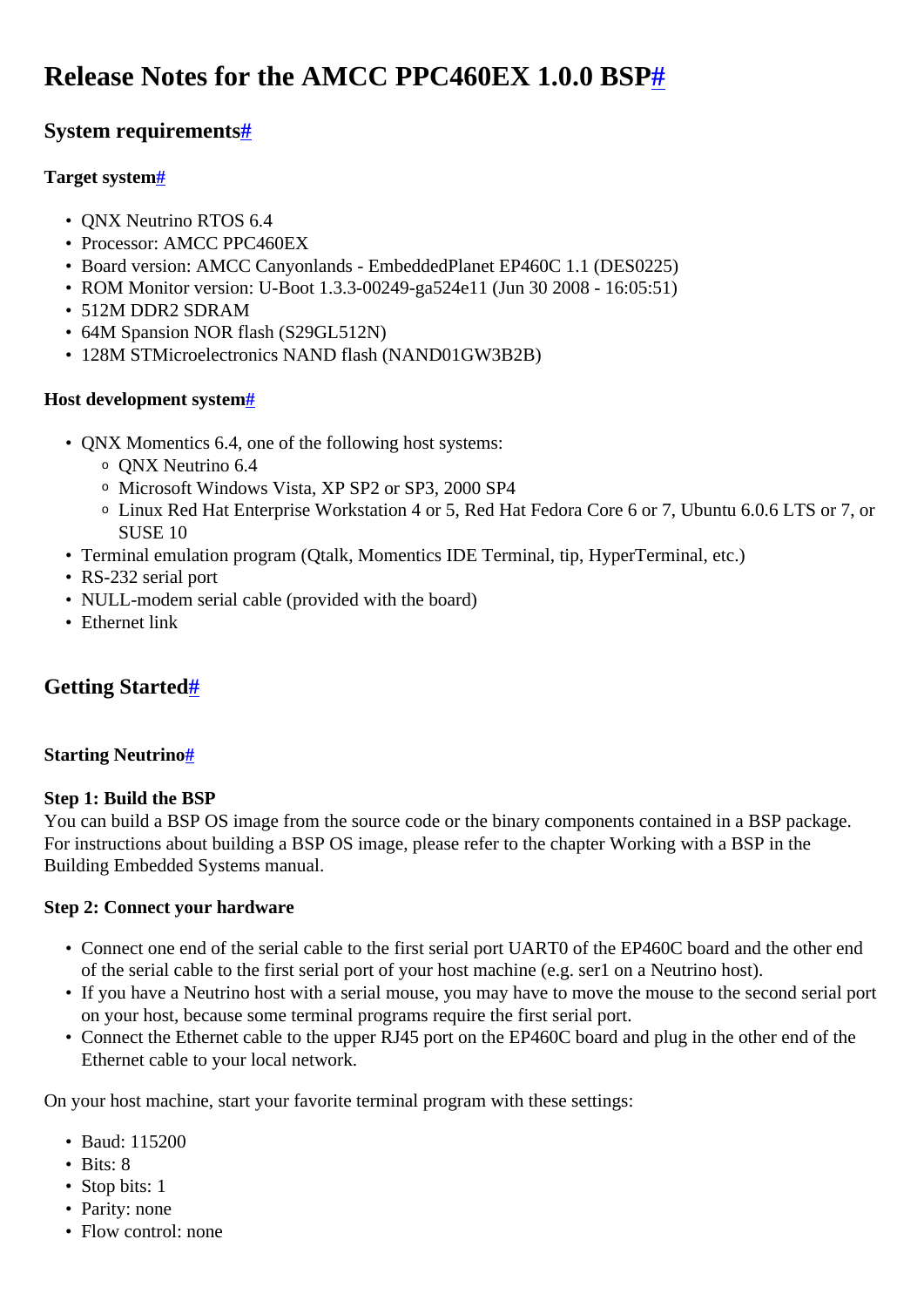Apply power to the target board. You should see output similar to the following:

U-Boot 1.3.3-00249-ga524e11 (Jun 30 2008 - 16:05:51)

CPU: AMCC PowerPC 460EX Rev. A at 800 MHz (PLB=200, OPB=100, EBC=100 MHz) Security/Kasumi support Bootstrap Option H - Boot ROM Location I2C (Addr 0x52) Internal PCI arbiter disabled 32 kB I-Cache 32 kB D-Cache Board: Canyonlands - AMCC PPC460EX Evaluation Board, 2\*PCIe, Rev. 16 I2C: ready DTT: 1 is 25 C DRAM: 512 MB (ECC not enabled, 400 MHz, CL3) FLASH: 64 MB NAND: 128 MiB PCI: Bus Dev VenId DevId Class Int PCIE0: link is not up. PCIE0: initialization as root-complex failed PCIE1: link is not up. PCIE1: initialization as root-complex failed Net: ppc  $4xx$  eth0, ppc  $4xx$  eth1

Type run flash\_nfs to mount root filesystem over NFS

Hit any key to stop autoboot: 0 =>

#### **Step 3: Setup the environment**

Use the **printenv** command to show the current settings for **ipaddr**, **ethaddr**, **serverip** etc. On your target, type the following, filling in the appropriate IP addresses and ifs file:

 $\Rightarrow$  setenv ipaddr 192.168.1.62  $\Rightarrow$  setenv serverip 192.168.1.253  $\Rightarrow$  setenv bootfile /tftpboot/ifs-ep460c.raw  $\Rightarrow$  seteny loadaddr 0x200000 => setenv bootcmd 'tftpboot \$loadaddr \$bootfile; go \$loadaddr'

Once these parameters are configured, you can use the **saveenv** command to store your changes. Refer to the U-Boot documentation for more information.

#### **Step 4: Boot the IFS image**

You can use TFTP download (the default) or serial download to transfer the image from your host to the target.

This method requires a raw image, which is simply a binary image, with a header on the beginning, that allows the bootloader to jump to the very beginning of the image (the raw header), where it executes another jump to the first instruction of the image.

After U-boot is configured, boot the ifs-ep460c.raw image as follows (we'll assume it's in a directory called /tftpboot/) from the U-boot prompt:

=> tftpboot 200000 /tftpboot/ifs-ep460c.raw

**At this point you should see the ROM monitor download the boot image, indicated by a series of number signs. You'll also see output similar to this when it completes downloading:**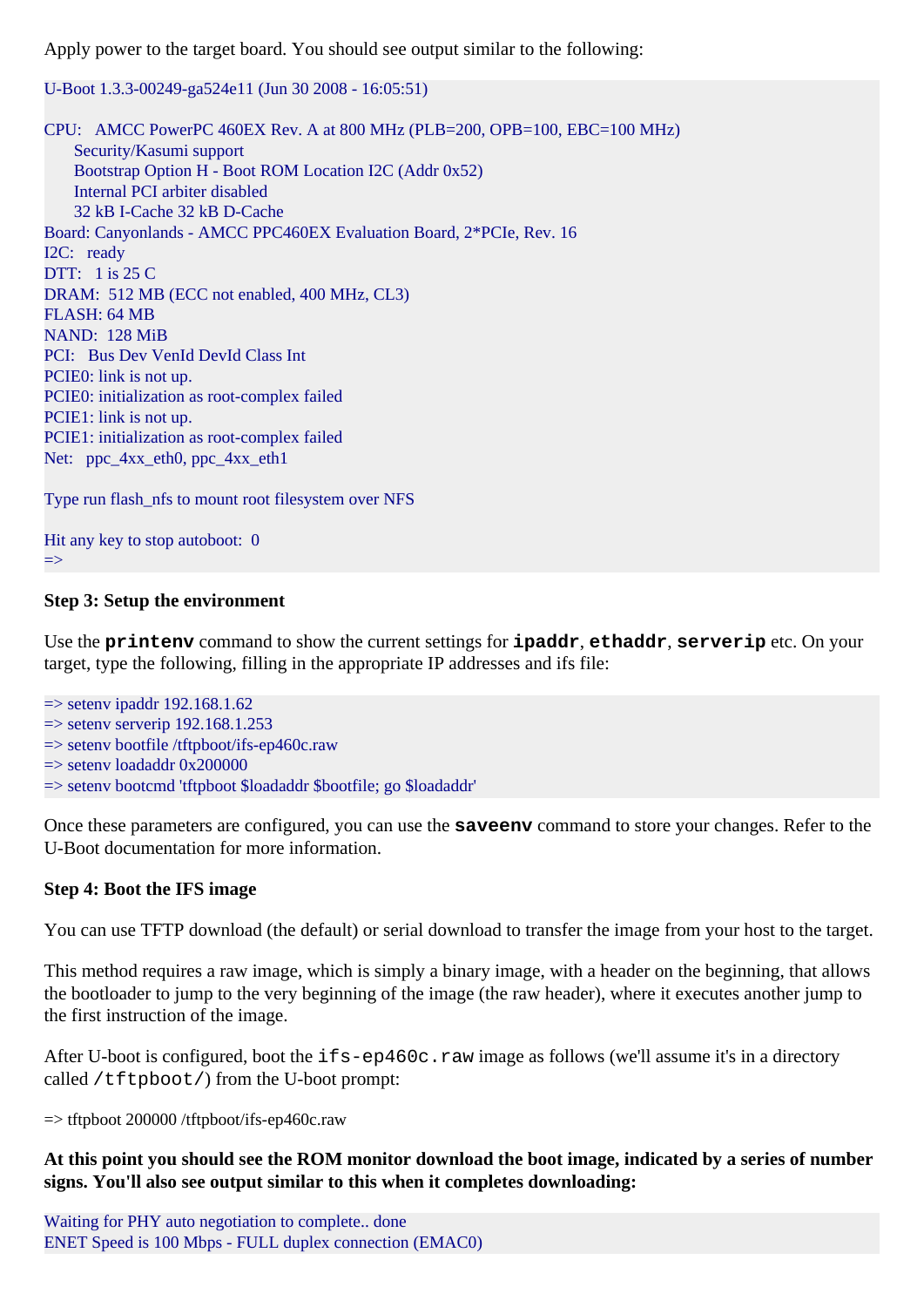```
Using ppc 4xx eth0 device
TFTP from server 192.168.1.253; our IP address is 192.168.1.62
Filename '/tftpboot/ifs-ep460c.raw'.
Load address: 0x200000
Loading: #################################################################
      #################################################################
      ##################
done
Bytes transferred = 757600 (b8f60 hex)
=>
```
Now, to run the image, enter:

 $\Rightarrow$  go 200000

#### **You should see output similar to the following, with the QNX Neutrino welcome message on your terminal screen:**

## Starting application at 0x00200000 ...

System page at phys:0000b000 user:0000b000 kern:0000b000 Starting next program at v00245ea4 Welcome to QNX Neutrino 6.4 on the AMCC PPC460EX Reference Board #

You can now test the OS simply by executing any shell builtin command or any command residing within the OS image (e.g. ls).

#### **Step 5: Replace the U-Boot bootloader with a native QNX IPL and OS image in flash**

At some point, you may wish to replace the U-Boot bootloader with the native QNX IPL code. This may be desirable once you've tweaked the OS image exactly the way you want it, and you want the board to boot the image automatically, immediately on power up.

To replace the U-Boot bootloader:

1.Modify your buildfile to generate a binary image.

2.Boot the board as described above, using U-Boot to TFTP-download the raw OS boot image.

3.Ensure that you can "see" the IPL image file ipl-ep460c and the binary OS image file ifsep460c.bin from the image. You can get them on the target using QCONN if you are using the Momentics IDE, or access them remotely over a NFS mount that you have configured on your network.

4.Start the flash filesystem driver and erase the last 128KB of NOR flash as follows:

#### **devf-generic -s0x4CC000000,64M flashctl -p /dev/fs0 -o 65408K -l 128K -ve**

5.Copy ipl-ep460c to the flash, as follows:

#### **dd if=ipl-ep460c of=/dev/fs0 bs=131072 seek=511**

6.To flash the OS image, erase the blocks of NOR flash starting from last 16 MB region (the following commands assume a maximum OS image size of 3 MB):

**flashctl -p /dev/fs0 -o 48M -l 3M -ve dd if=ifs-ep460c.bin of=/dev/fs0 bs=131072 seek=384**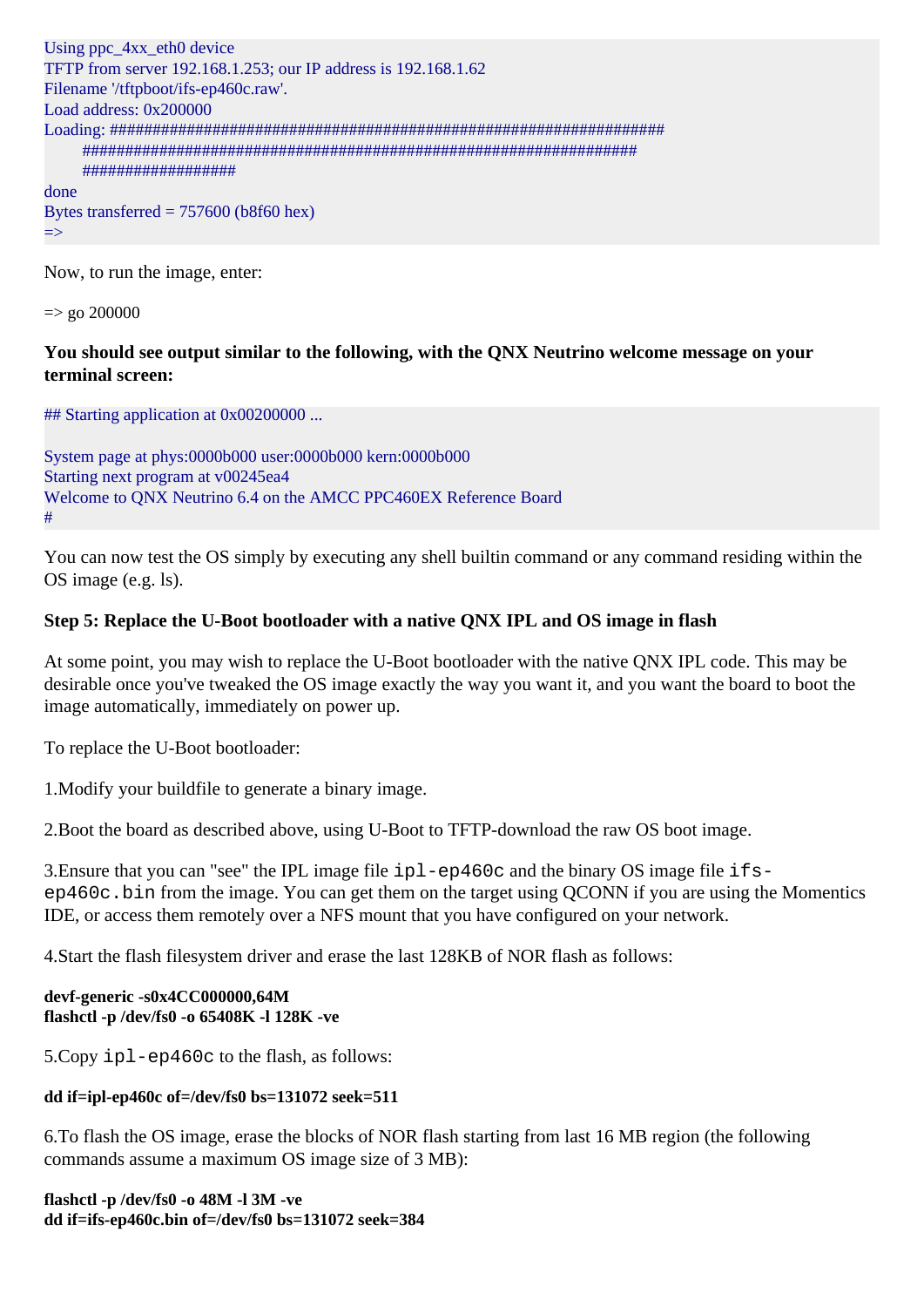When the copy is complete, you can reboot; it should now boot from the native ONX IPL. You should see output as follows:

QNX/Neutrino IPL for AMCC 460EX based Canyonlands Board: Commands: d: download image to RAM f: scan flash for image  $IPL >$ 

7.Enter f or F, and the board should boot from the OS image in flash. You'll see Neutrino boot:

System page at phys:0000b000 user:0000b000 kern:0000b000 Starting next program at v00245ea4 Welcome to QNX Neutrino 6.4 on the AMCC PPC460EX Reference Board #

If desired, the IPL code can be modified to eliminate the prompt and automatically boot from the flash without user intervention. To do this, modify the <main.c> file of the IPL source, located under:

\$BSP\_PATH/src/hardware/ipl/boards/ep460c/

#### <span id="page-3-0"></span>**Creating a flash partition[#](#page-3-0)**

#### **NOR flash**

1. Start the NOR flash filesystem driver by issuing the following command:

#### **devf-generic -s0x4cc000000,64M**

2. Prepare the area for the partition. Because the Linux images are in the first 22 MB of flash and U-Boot is in the last 640KB of flash, you may not want to erase them. Use the -l (length) and -o (offset) options to avoid these areas. Assuming that we want to create a 20 MB partition:

#### **flashctl -p/dev/fs0 -o30M -l20M -ve**

3. Format the partition:

#### **flashctl -p/dev/fs0p0 -o30M -l20M -vf**

4. Slay, then restart the driver:

#### **slay devf-generic devf-generic -s0x4cc000000,64M**

In this example, you have a 20 MB flash partition starting at an offset of 30 MB from the start of flash. You should now have a /fs0p1 mount on the target to which you can copy files.

#### **NAND flash**

1. Enter the following command to start the ETFS driver:

#### **fs-etfs-ep460c\_2048 -m/fs/etfs**

2. Stop the filesystem on the device, format and continue:

## **etfsctl -d /dev/etfs2 -s -f -c**

You should now have a /fs/etfs mount on the target to which you can copy files.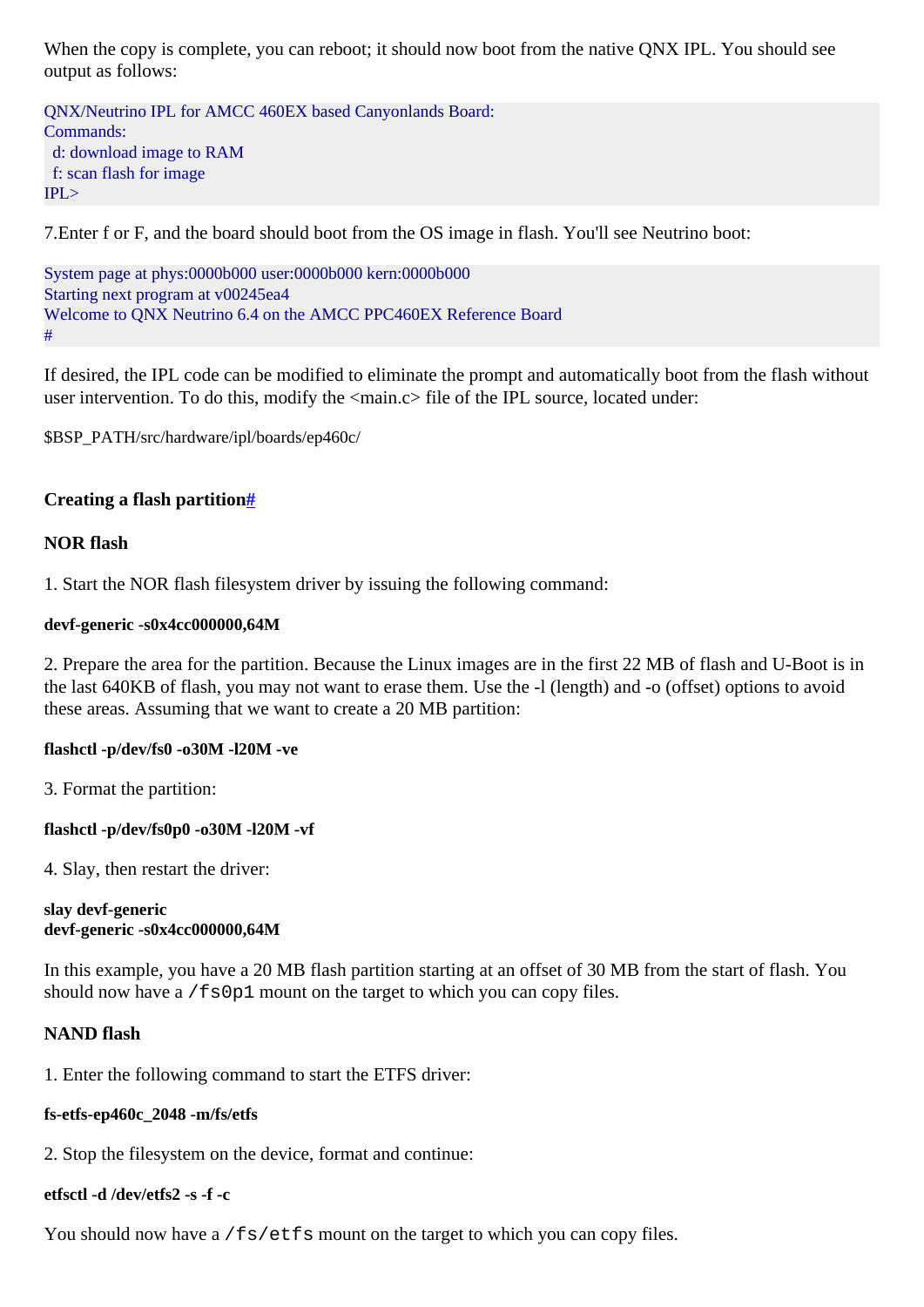## <span id="page-4-0"></span>**Summary of driver command[s#](#page-4-0)**

The following table summarizes the commands to launch the various drivers.

| Component                        | <b>Buildfile Command</b>        | <b>Required Binaries</b> | <b>Required Libraries</b> | <b>Source Location</b>     |
|----------------------------------|---------------------------------|--------------------------|---------------------------|----------------------------|
| Startup                          | startup-ep460c                  |                          |                           | src/hardware/              |
|                                  |                                 |                          |                           | startup/                   |
|                                  |                                 |                          |                           | boards/ep460c              |
| Serial                           | devc-ser8250                    | $devc-ser8250$           |                           | src/hardware/              |
|                                  | $-e$ $-F$ $-$                   |                          |                           | devc/ser8250               |
|                                  | c11059200                       |                          |                           |                            |
|                                  | $-b115200$                      |                          |                           |                            |
|                                  | 0x4EF600300,33                  |                          |                           |                            |
|                                  | 0x4EF600400,1                   |                          |                           |                            |
| Flash (NOR)                      | devf-generic - devf-generic     |                          |                           | src/hardware/              |
|                                  | s0x4cc000000,64Mashctl          |                          |                           | flash/boards/              |
|                                  |                                 |                          |                           | <i>e</i> neric             |
| Flash (NAND)                     | fs-etfs-                        | $fs-effs-ep460c_2048$    |                           | src/hardware/              |
|                                  | ep460c_2048 -                   | etfsctl                  |                           | $\texttt{letfs/nand2048/}$ |
|                                  | m /fs/etfs                      |                          |                           | $ep460c_2048$              |
| PCI and PCI Express pci-ppc460ex |                                 | $pci$ -ppc460ex          |                           | src/hardware/              |
|                                  |                                 | pci                      |                           | pci/ppc460ex               |
| Network                          | $io-pkt-v4-hc - io-pkt-v4-hc$   |                          | $d$ evn-ppc405-           | src/hardware/              |
|                                  | dppc405-ep460c ifconfig         |                          | $ep460c$ .so              | devn/ppc405                |
|                                  | mac=00112233445 <i>p</i> ingmii |                          | libsocket.so              |                            |
|                                  | -ptcpip                         |                          | devnp-shim.so             |                            |
| I2C                              | $i2c$ -ppc $405$ -              | $\text{i2c-ppc405}$      |                           | src/hardware/              |
|                                  | p0x4EF600700 -                  |                          |                           | i2c/ppc405                 |
|                                  | $\frac{1}{2}$                   |                          |                           |                            |
| $\overline{\text{SPI}}$          | spi-master -                    | spi-master               | $spi$ -ppc $405$ .so      | src/hardware/              |
|                                  | d $ppc405$                      |                          |                           | spi/ppc405                 |
| <b>USB</b>                       | io-usb -d ehci io-usb           |                          | devu-ohci.so              | prebuilt only              |
|                                  | ioport=0x4bffd04400,irq=93      |                          | devu-ehci.so              | prebuilt/                  |
|                                  | io-usb -d ohci                  |                          | libusbdi.so               | ppcbe/lib/dll/             |
|                                  | ioport=0x4bffd0000,irq=94       |                          |                           |                            |
| <b>RTC</b>                       | rtc hw                          | rtc                      |                           | src/utils/r/               |
|                                  |                                 | date                     |                           | <b>l</b> rtc               |

Some of the drivers are commented out in the default buildfile. To use the drivers in the target hardware, you'll need to uncomment them in your buildfile, rebuild the image, and load the image into the board.

## <span id="page-4-1"></span>**RTC[#](#page-4-1)**

The on-board M41T62 RTC communicates over I2C, so the rtc utility requires the I2C driver to be running.

## <span id="page-4-2"></span>**Known issues for this BSP[#](#page-4-2)**

• USB host controller drivers for Open Host Controller Interface (OHCI) and Enhanced Host Controller Interface (EHCI) are operational when started standalone. However, due to a known USB port contention